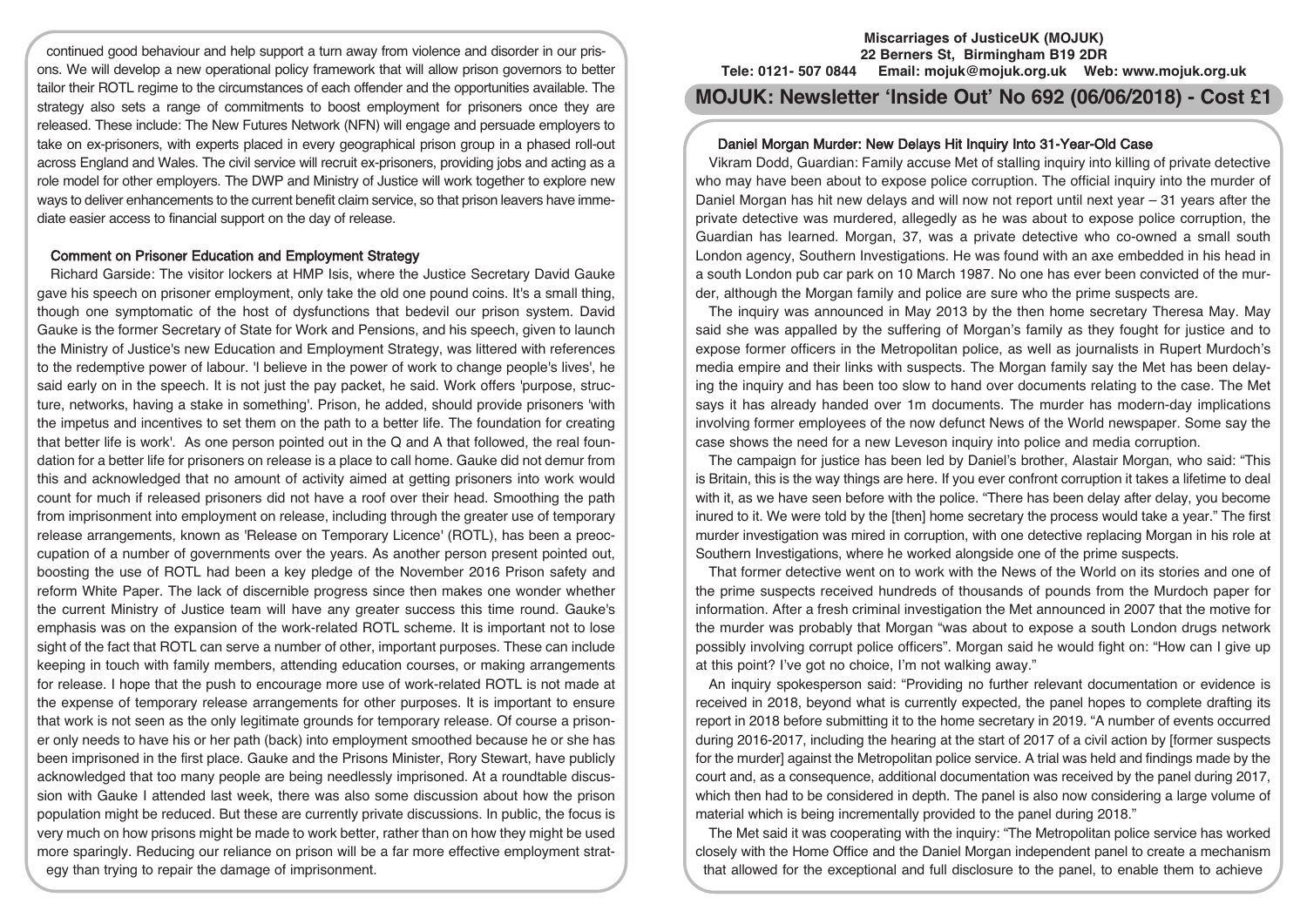their aim of shining a light on the circumstances of this case and to introduce safeguards around disclosure of the material. "It has been an extremely complex process for many reasons, including the volume and nature of the material involved, and the fact there was no statutory framework to govern the disclosure process. "The MPS continues to provide its fullest possible support to the work of [the panel], who have had access to over one million pages of information." The panel is believed to be investigating another death for potential links to the Morgan murder. Four months after Morgan's killing, in July 1987, DC Alan Holmes was found shot dead in his garden in what was officially declared a suicide. Some in policing are no longer confident of that conclusion. One police source said they believe Holmes had told Morgan of the conspiracy involving corrupt officers and criminals to import drugs into the UK.

#### Damages Award to Prisoner For Attempted Murder by Fellow Inmate

Scottish Legal News: A prisoner who was found to be entitled to damages following a serious assault by another inmate after warning a prison officer that his attacker had previously threatened him has had the decision upheld by appeal judges. Keith Porter was convicted of attempted murder following the attack on Daniel Kaizer in December 2009 and a judge held that the Scottish Prison Service (SPS) was negligent by failing in its duty of care to protect the prisoner from a "reasonably foreseeable risk of harm" after the prison officer failed to report the threat. The Scottish Ministers, being responsible for the SPS, appealed against the decision of the Lord Ordinary to find the defenders liable to the pursuer for the loss, injury and damage he sustained, but the Inner House of the Court of Session refused the reclaiming motion.

Negligence: The Lord President, Lord Carloway, sitting with Lord Brodie and Lord Drummond Young, heard that heard that on 4 December 2009, while the pursuer was on remand at HMP Aberdeen, he was assaulted in the prison gym with a steel barbell by a fellow prisoner, Keith Porter, who was subsequently sentenced to an Order for Lifelong Restriction with a punishment part of five years after being convicted of attempted murder.

The pursuer, a Pole, raised an action for damages claiming that the attack was an implementation of a threat made to him by Porter around a week prior to the attempted murder, and that he reported it to a prison officer, Gary Lumsden, at that time. The pursuer's case was in July that year Porter had attempted to murder another Pole, to which he pled guilty about a week before the assault on the pursuer, and that at about the time of the plea he had warned the pursuer that he would "smash his fucking Polish face in". However Mr Lumsden, who had 18 years experience as a PE instructor with the Scottish Prison Service, failed to report the incident and the court was asked to determine the issue of liability. The court heard evidence from two expert witnesses: John McCaig, a consultant in prison management with 35 years' experience as a prison officer in the SPS; and Philip Martin Wheatley, a former Director General of the Prison Service in England and Wales.

Causation: It was not disputed that Mr Lumsden did not report the incident and that no further action was taken, but the experts were in dispute as to what the consequences of such a report would have been, which went to the question of causation; whether it was more likely that not that the attempted murder would have taken place. The appeal concerned the issue of causation, namely, whether it was established that, but foMr Lumsden's negligence, for which the defenders were vicariously liable, the assault upon the pursuer would not, as a matter of probability, have occurred. The defenders submitted that the Lord Ordinary ought not to have held that, had Mr Lumsden reported the incident, the attempted murder would have been avoided. It was argued that the onus

gency services to do their jobs and keep citizens safe. The department also faces huge challenges arising from the UK's departure from the EU, not least potential threats to security at the border from day one of Brexit. On both DBS and ESN the Home Office appears either to have ignored or not fully understood the needs of the end user."

The DBS was established in 2012 as the result of a merger between two quangos, one of which was the much-criticised Criminal Records Bureau. It was intended to simplify and lower the cost of background checks for employees, often in the public sector, working with children and vulnerable adults. In October 2012, the Home Office contracted Tata Consultancy Services to design, build and run a new IT system for DBS. The updated service was intended to allow employers to check whether there were any changes to the safeguarding information on a certificate since it was issued. But the updated service has not delivered expected savings and is behind schedule. The National Audit Office said in February that Tata continued to make a £5m-a-year profit despite spending more than expected on the modernisation programme. The Home Office said: "We recognise that there have been delays in some aspects of the delivery and implementation of the DBS modernisation programme. However the DBS has launched the first phase of its new IT system and will continue to work towards providing their customers with a faster and more efficient service. We will fully consider the PAC's recommendations and respond formally in due course."

#### Ministarial Statement: Prison Education and Employment

The Lord Chancellor and Secretary of State for Justice (Mr David Gauke). Today 24/05/2018, the Government are launching the Education and Employment Strategy for adult prisoners. It builds on the ambitions of the November 2016 White Paper "Prison Safety and Reform". Work has the power to change people's lives, especially those of ex-prisoners. A prison sentence rightly serves as a punishment, depriving someone of their liberty. However, for those offenders who want to turn their backs on crime, prison should also be a catalyst for change. The vision at the heart of this strategy is that when an offender enters prison they should be put, immediately, on the path to employment on release. We know that people with criminal convictions face significant barriers on release from prison, with access to employment and education being at the forefront. Not only are many ex-prisoners often unprepared for employment on release in terms of their skills and training, there remains a stigma among some employers about hiring people with a criminal conviction. With reoffending costing the UK billions each year, this strategy sets out to help break down the barriers and prejudices offenders often face in trying to secure employment. Our reforms to prison education will give governors the tools they need to tailor provision to the requirements of employers and the needs of their prisoner populations. This approach builds on the commitments we made in the White Paper "Prison Safety and Reform", putting into practice the key principles of governor empowerment and accountability that underpinned the recommendations in Dame Sally Coates' seminal review. Governors will control their education budget, will decide what curriculum is most appropriate for their learner population, how it is organised and, crucially, who delivers it. These are far-reaching changes that governors themselves demand. It is essential that prisoners develop their skills and gather experience through work during custodial sentences. Prison jobs are a key part of this, as is release on temporary licence (ROTL), which enables prisoners to undertake work in real workplaces. Evidence published today underlines the link between increased use of ROTL and reduced reoffending and we are also today consulting those who make ROTL decisions and those who provide ROTL placements on how to get more risk-assessed prisoners out of their cells and into real workplaces. For offenders who play by the rules, we want to use incentives like workplace ROTL to encourage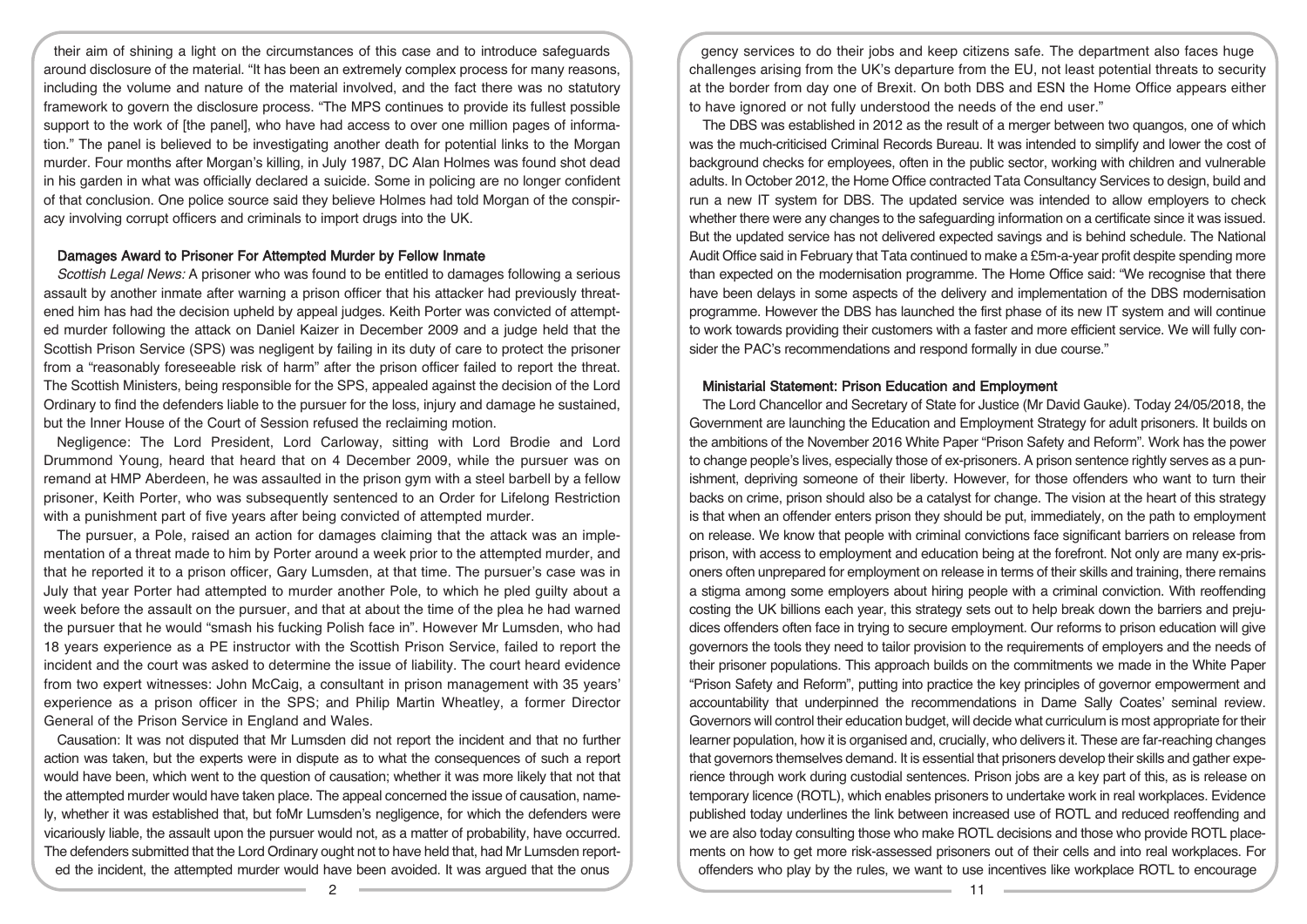hood abuse. • Women who are pregnant or primary carers for children where the crimes committed were non-violent. Women's prisons are often located far from home, making it difficult for families to see each other. Barriers to maintaining family relationships lead to maternal distress and have devastating long-term impacts for children. • Women whose crimes were related to domestic violence, rape or abuse. Women are highly likely to be victims as well as offenders. • Women who are addicted to drugs or alcohol. Sentencing decisions are sometimes made with the expectation that treatment in prison will lead to sustained recovery. The government's own research shows that this is not the case. There is also still an alarmingly high risk of death from drug overdose immediately following release from prison. • Women with serious physical illnesses or complex disorders requiring ongoing specialist care. • Women with learning disabilities, especially where incarceration would be profoundly confusing and distressing and unlikely to address behavioural issues. • Women at the end of life. • Young women, where incarceration has been proven to disproportionately increase criminality. Diversion will aid early diagnosis of mental health problems that may be associated with risks of criminality. • Black and minority ethnic women especially where frank discrimination contributing to their incarceration will create mental distress.• Foreign national women committing minor crimes or where crimes are related to coercion or trafficking. This is especially important for women who are primary carers for children with few social networks of support. Sentencing to custodial units, including for remand, with little language or cultural support is isolating and creates mental distress.• Women remanded who are unlikely to be given a custodial sentence especially where this is likely to cause delays in health assessment.

After the Corston Report: Consensus achieved: What is encouraging about these recommendations is the consensus reached. Politicians drawn from all parties reviewing a broad range of evidence all call for a more effective, more human rights response. They conclude that prison is rarely appropriate for women's offending noting that costly management through criminal justice is ineffective and harmful. They recommend that prevention and early diagnosis through health and social care would substantially reduce the number of women in prison, keep women safe from harm, vastly reduce risks to children and cut the costs of crime to communities. What more can it possibly take to prompt the ministerial leadership to take decisive action?

#### Home Office Criticised For Failures In Reforms to Criminal Records Vetting

<sup>T</sup> Rajeev Syal, Guardian: The Home Office has been accused of running a "masterclass in incompetence" over its attempts to improve the criminal records checking scheme. Parliament's public spending watchdog said a programme to modernise the Disclosure and Barring Service (DBS) has been marred by poor planning, delays and spiralling costs. The programme is more than four years late and costs are expected to be £229m more than initially planned, a report by the public accounts committee (PAC) said. In an unusually damning assessment, MPs also said a new facility introduced to make it easier and faster to check for changes to safeguarding information has seen a fraction of the demand expected when it was set up.

Meg Hillier, the chair of the committee, said the Home Office, which is still reeling from allegations over the Windrush scandal, was struggling to implement two of its major modernisation projects. She said: "Government has a crucial role to play in safeguarding children and vulnerable adults but the handling of this project has been a masterclass in incompetence. These are testing times for the Home Office. We continue to have serious concerns about its largest project, the emergency service network, which is critical to the ability of our emer-

was on the pursuer to establish causation and it was not enough for the pursuer to prove a material domination in risk, as the pursuer still had to show that the reduction was such that it was more likely than not that the attack would not have taken place.

However, on behalf of the pursuer, it was argued that the findings in relation to causation were properly that, had the incident been reported, in the period before the attack the prison officer on duty in the gym, Kenneth Murray, would have been made aware of the threat and would have used "heightened vigilance and close supervision" of the prisoners, which would have had a "deterrent effect" on Mr Porter. It would have allowed Mr Murray to identify "early rumblings" or any other precursors to an assault, reducing the opportunity for Mr Porter to implement his threat which, on the balance of probabilities, would have prevented the attack.

Defenders' Position 'Unattractive': Delivering the opinion of the court, the Lord President said: "The Lord Ordinary has found, and the defenders now accept, that Mr Lumsden's failure to report the threat to the pursuer in the gym constituted negligence. That finding and acceptance carry with them an inference that the absence of a report amounted to a failure to take reasonable care for the pursuer's safety; ie that he was thereby exposed to the risk of injury. The Lord Ordinary said this in terms. The issue of causation is thus sharply raised. The defenders' position, stripped to its essentials, is that, notwithstanding the fact that a prisoner in their custody was exposed to the risk of injury as a result of the failure to report a threat of serious violence with racist overtones, nothing effective would have been done about this by the prison authorities and thus the attack would have happened in any event. The court is unable to accept this unattractive proposition. Where negligence is established, as it is here, and thus the existence of a risk of injury is demonstrated in the context of a prison setting, in which the prison authorities control the movements of all those involved, the court is entitled to make the reasonable assumption that the prison authorities will not only do something about that risk, but that the something will reduce the risk to such a level that it will, in all probability far less on a mere balance, not occur. If that is so, causation must be taken to be established in the absence of some extraordinary factor which made the incident otherwise inevitable despite the taking of reasonable precautions. This in itself is sufficient reason to refuse the reclaiming motion." Lord Carloway added that there was, in any event, a "sufficient evidential basis" for the Lord Ordinary's findings.

## Criminal Cases Review Commission Not Fit For Purpose, Lawyers Say

Eric Allison, Simon Hattenstone and Owen Bowcott: A group of prominent lawyers claim the official body responsible for investigating alleged miscarriages of justice is not fit for purpose. The lawyers have accused the Criminal Cases Review Commission, which decides whether alleged miscarriages of justice should be referred to the court of appeal, of systemic failures. Amid concerns that the referral rate has dropped significantly since the CCRC was established, the Guardian has been given exclusive access to a survey of the lawyers' experience of the body's investigations into 33 alleged miscarriages of justice. The results suggest lawyers see a common pattern of failings such as not interviewing witnesses, not understanding the significance of non-disclosure, not visiting the scene, and a misunderstanding of key points of law.

"The CCRC has become an office-bound, moribund organisation," said Matt Foot, of Birnberg Peirce. "The people employed there are not qualified to do what they're doing, and often don't understand the law. It's become a different organisation to what it was set up as. The biggest problem is that it doesn't actually investigate." The CCRC, which began its work in 1997, has about 600 cases under review at any one time. It has the power to refer cases in England, Wales and Northern Ireland back to the court of appeal. It can only do so, however, if it concludes there is a real possibility that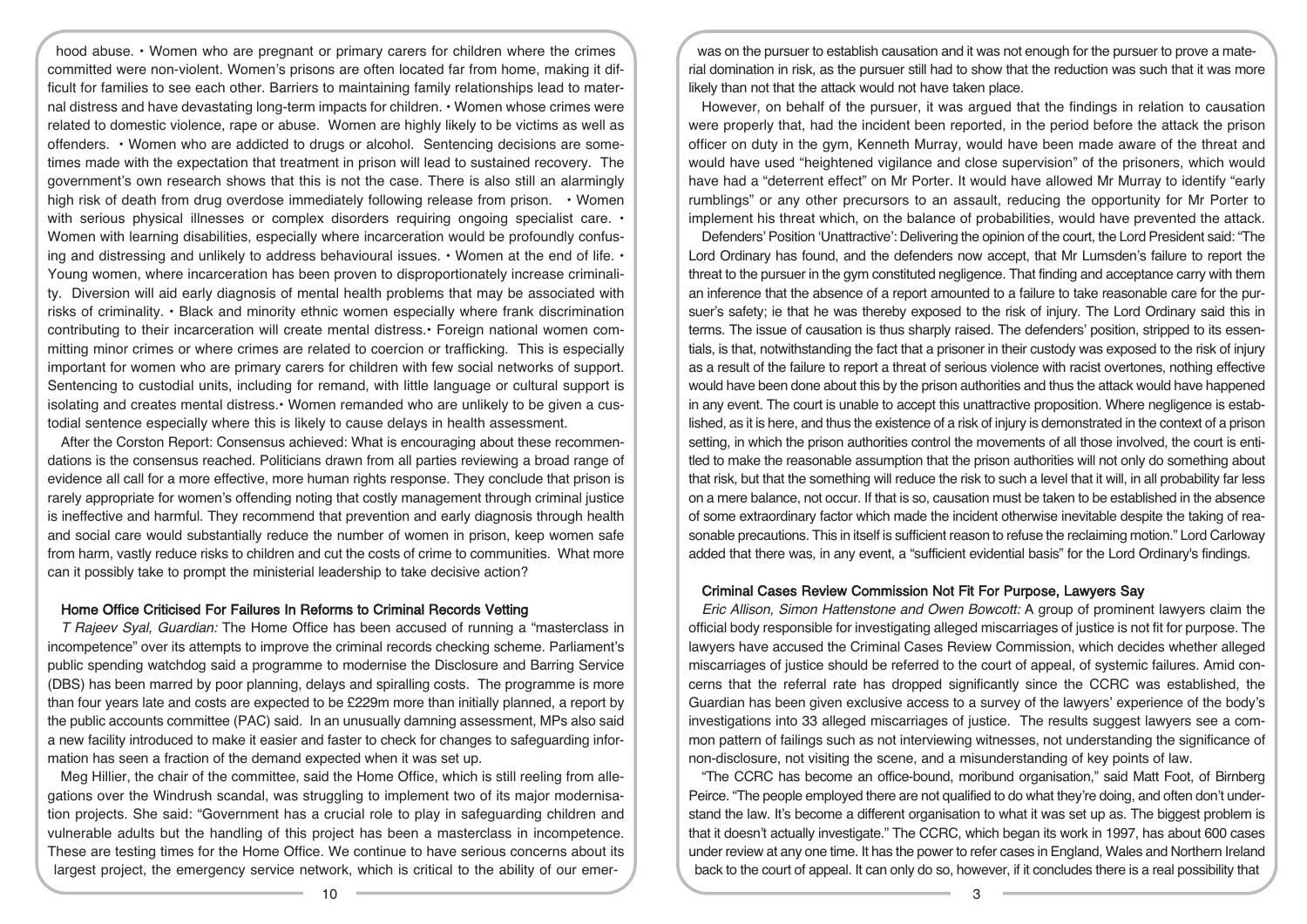the court would quash the conviction. The survey, which follows the launch of an all-party parliamentary group last November to highlight miscarriages of justice, has been submitted as part of a response document to the Ministry of Justice triennial review of the CCRC. Signatories to the response include Birnberg Peirce, the Cardiff University Innocence Project and the Centre for Criminal Appeals, a charity working with alleged miscarriage cases.

The body faced further pressure on Wednesday 30th May, when a BBC documentary disclosed internal board meeting minutes that its says show the organisation is struggling with its workload. The minutes, obtained by the Centre for Criminal Appeals, show that case review managers have to cope with "large, sometimes unworkable portfolios", typically managing 24 cases at any one time. The CCRC, which has an annual budget of about £5m, told the BBC's Panorama programme: "The board [minutes] show … we share our concerns within the organisation and take them seriously. Our workload has increased in recent years and budgets have not." Sir Anthony Hooper, who retired in 2012 after eight years on the court of appeal, told Panorama that the CCRC has been compelled to become more cautious because the court itself was increasingly resistant to legal challenges. "It's become much more difficult for an appellant to succeed … and therefore that will no doubt influence [the CCRC] on what cases that they send through," Hooper said. Asked if he was believed the bar currently set by the court of appeal was wrong, he said: "I'm saying that."

The lawyers' survey states that a record low of 0.77% of cases seen by the CCRC were referred back to the court of appeal in 2016-17. "Almost all the cases being prepared by professionals working in this field are being refused," said Foot. The CCRC was established after a royal commission on criminal justice report in 1993 examined a series of high-profile wrongful convictions, including those of the Guildford Four and Birmingham Six. The RCCJ report concluded that the Home Office was not sufficiently independent to investigate miscarriages of justice, so the new statutory body was set up. But the current rate of referrals is far lower than when the Home Office was responsible for miscarriages of justice. Dennis Eady, a case consultant for the Cardiff University Innocence Project, said so few cases were referred back to the appeal court because the CCRC's remit was too narrow. The CCRC will only refer cases on a legal technicality or when when there is significant new evidence. "That remit has been treated increasingly conservatively," Eady said. "Sometimes there are clear miscarriages of justice but it's very hard to get new evidence. Under the current system there is almost nothing you can do in those cases." The RCCJ report initially proposed that cases could be referred back to the court of appeal if there was any doubt over the safety of a conviction.

The lawyers' document calls for the threshold of new evidence to be changed. "The statutory test therefore must be changed in line with that suggested by [the Ministry of] Justice and the RCCJ in 1993 as a first step to reform, ie a test that requires the CCRC and the court of appeal to consider holistically whether a miscarriage of justice may have occurred for whatever reason." The document argues that the current referral rate of 0.77%, down from an average of 3.3%, is partly due to a shortage of funds and suitably qualified staff. "The CCRC is currently not fit for purpose, due to resourcing and skills limitations that lead to outright investigation failures, internal cultural problems and an inapposite legal test that it must apply," it states. The survey results suggest that in 81% of cases seen by the lawyers who responded. the CCRC failed to obtain the documentation it would need from the police or others to assess whether evidence had been hidden. In 69% of cases it failed to interview potentially significant witnesses, and in 48% of cases it failed to understand relevant law, the lawyers said. The CCRC declined to comment on the survey's findings.

Soldier B, stating that it may have been relevant to the application of the Evidential Test and reaching a conclusion as to whether there was a reasonable prospect of a conviction. The Court stated that this was "less than satisfactory", but accepted that the soldier's health was not taken into account when determining the Evidential Test – therefore there was no breach of the sequential nature of the Prosecution Test.

#### Consensus on Women in Prison, but Where's the Action?

Dr Alison Frater, Centre for Crime: Why continue imprisoning women when most agree that it can be the most harmful course of action, asks Alison Frater. There has been more inexplicable delay in the government's plans for women in criminal justice. It renders urgent the question of how to address women's health issues and the harmful impact of incarceration. Liaison and Diversion schemes are already in place for some cases in some parts of the country. They can and should be expanded. Women in criminal justice are at increased risk of poor mental and physical health often because of adverse events in childhood such as neglect and sexual abuse. Where it exists, a model of diversion provided by the NHS exists to facilitate health care from the point of arrest, from police custody and from the courts.

The Case for Diversion is Clear: For women, early intervention has the greatest chance of improving health and life chances for women, for children and for the wider community. For reducing the costs of crime to communities, diversion to community sentences is more likely to reduce reoffending. For children, ending the unimaginably life shattering impact of a mother's imprisonment makes the cost of continued inaction especially wicked. Select Committees have repeatedly pressed governments to address the conditions leading to women's offending. Successive ministers of justice accept these authoritative recommendations. Yet again and again, they miss opportunities to translate lifesaving, cost saving, crime reducing evidence into policy and practice. The population of women in prison has risen to levels double the rate of the early 90s for a number of reasons. Women continue to be criminalised for non-violent, low risk, drug related crime. At the same time, increases in sentence length and rising re-conviction rates mean the population continues to rise.

Despite being less than five per cent of the prison population, women's prisons account for over a quarter of the reported incidents of serious self-harm. Over half of all women in prison are said to have attempted suicide. Since the publication of the Corston Report in 2007, which called for alternatives to custody, almost 100 more women have taken their own lives in prison. Many women leave prison still beleaguered by the debt, mental and physical ill health, or substance abuse problems they entered with and facing the additional burden of having lost their homes and their children. The Prison Reform Trust estimates that some 18,000 children are separated from their mothers each year because of imprisonment, often permanently. By any measure, this level of inertia in government policy ignores a degree of human suffering and misuse of public resources that would be incomprehensible in other parts of public life.

Diversion services: Baroness Corston's report was the first to reveal the extent of the warehousing of women in prisons ill equipped to meet their needs, especially for recovery from drug and substance use. Hers and subsequent reports from Health and Justice Select Committees, Chief Inspectors of Prisons, the Prison and Probation Ombudsman and academics identify many women whose needs would be better met through diversion to health services such as: • Women with severe mental health problems. • Women whose incarceration would lead to worsening mental or physical ill health. This is especially likely for women who may be re-traumatised because of health harming behaviors related to early child-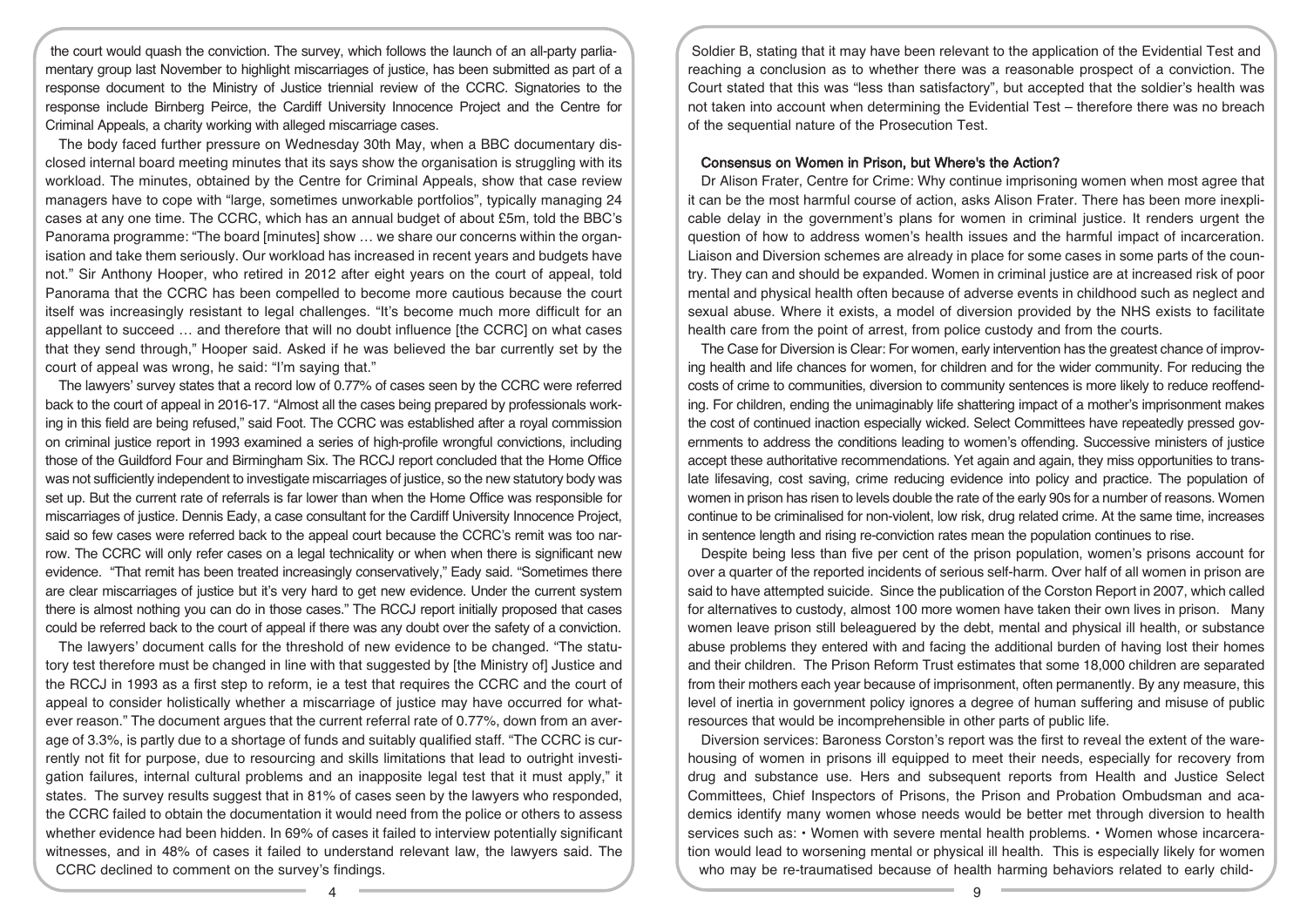### Decision Taken by the DPP not to Prosecute Soldier For Murder "Irredeemably Flawed"

Seosamh Gráinséir for Irish Legal News: The sister of a 15-year-old boy who was killed by a soldier in 1972 has been granted an order quashing the decision of the Director of Public Prosecutions not to prosecute the soldier who shot him. Daniel Hegarty "posed no threat to anyone" when he was shot twice in the head without warning, and the question of whether to prosecute the soldier responsible was referred to the DPP for reconsideration in 2011. The Divisional Court accepted that the test for prosecution had not been misapplied by the DPP, but concluded that the four-year delay in issuing the decision not to prosecute in 2016 was "manifestly excessive, inexplicable, unjustified and unlawful", that application of the evidential test was "too stringent", and the decision was "irredeemably flawed".

Background: In July 1972, 15-year-old Daniel Hegarty was with his cousins, Christopher and Thomas Hegarty, when he died after being shot twice in the head by "Soldier B". In 2011, a fresh inquest into Daniel's death found that the Daniel and his cousins had been shot at without warning, and had "posed no threat to anyone". The ballistics expert, Leo Rossi, commissioned by the Coroner provided a report which contradicted the statements taken by Soldier A and Soldier B "regarding the positioning of the gun and the proximity of Daniel and Christopher to the discharged weapon".

Decision not to prosecute "irredeemably flawed" - In December 2011, the Coroner referred the matter to the DPP for reconsideration pursuant to Section 35(3) of the Justice (NI) Act 2002. Upon referral, the DPP had a duty to review the file and make a decision on whether to prosecute on the basis of the two-stage Prosecution Test: 1. The "Evidential Test" is met if the evidence which can be presented in court is sufficient to provide a reasonable prospect of conviction; 2. The "Public Interest Test" is considered if the Evidential Test is passed, and is met if prosecution is required in the public interest. In March 2016, over four years after the Coroner referred the matter, the DPP issued his decision not to prosecute.

In February 2018, the Divisional Court quashed the DPP's decision not to prosecute "Soldier B" for the 1973 killing of 15-year-old Daniel Hegarty, finding that: • The prolonged four year delay between the referral from the Coroner to the promulgation of the decision not to prosecute in March 2016 was manifestly excessive, inexplicable, unjustified and unlawful. • The DPP was in a position to take a prosecutorial decision promptly following the receipt of Mr Rossi's conclusions and failed to do so: "Had the decision been taken at that time it seems inevitable in light of the scientific evidence and the legal advice that the DPP must have concluded that the test for prosecution was then satisfied"; • There were good grounds for considering that the DPP misapplied the test for prosecution.  $\cdot$  The DPP imposed too stringent a test when considering whether the evidential test was satisfied; and • The reasoning leading to the impugned decision not to prosecute was irredeemably flawed. In particular the DPP's decision was founded on an unreasonable and rationally unsustainable hypothesis which was inconsistent with the case made by Soldier B. The Court granted leave to amend the challenge to consider whether the DPP had misapplied the Prosecution Test.

Sequential Application of the Prosecution Test - It was submitted that, in considering the Soldier's health issues, the DPP had misapplied the Prosecution Test by giving consideration to the Public Interest Test prior to making a determination on the Evidential Test. However, the DPP averred that the validity of the defence of self-defence was the focus of the evidential test, and that "Soldier B's health issues played no part in the final determination".

Notably, the DPP offered an alternative reason for obtaining medical evidence on

#### CCRC Answers to Panorama Questions

Here are all of the questions that Panorama put to us and the answers we supplied. We publish them here because, having seen the Panorama programme on 30th May, we did not feel that they had been represented clearly or given sufficient weight. CCRC, Thursday 31st May 2018

1. The CCRC has been accused by certain stakeholders of being "moribund and desk bound" whilst failing to properly investigate some cases. What is your response to that?

There is no sense whatsoever in the idea that office based investigations are, in the context of the type of cases we work with, intrinsically less valuable than any other types of inquiry. Indeed, it is fatuous to suggest that somehow so called "boots on the ground" investigations are always to be preferred and that anything else is lazy or second best..

We consider a lot of cases where the offence in question occurred years earlier. The passage of time will often mean that activities such as visiting the scene of the crime years or decades later can serve little or no purpose. Where that is the case, we won't waste time on such visits for the sake of presentation or to satisfy some misconceived idea of what an investigation ought to look like.

We do whatever types of investigation we think a case requires. As we demonstrate week in week out in numerous cases, we will take whatever steps we think may be necessary in a case and conduct any kind of inquiries we believe we need from interviewing applicants and witnesses to instructing leading experts in whatever discipline is relevant.

Probably our greatest strength as an investigative body is our unfettered access to the paper trail, and increasingly the digital footprint, left by the investigation, prosecution and trial processes that take place in criminal cases.

The detailed analysis of all that material, and of the products of the various police databases, and sources of intelligence and other sensitive material that only we have access to, are intrinsically desk based activities; we make no apology for doing that skilled and careful work in an office environment.

The recent discussion of disclosure issues in the justice system highlights the importance of our legal powers of access to material whether disclosed or otherwise.

2.Internal board minutes passed to BBC Panorama suggest the commission suffers from poor staff morale, chronic under staffing, high sickness levels and problems with workload. Do you accept these issues affect overall CCRC performance?

It is the everyday work of a Board to be involved in discussions about morale, work load, staff sickness and so on. In fact it would be very odd if these things were not discussed by the Board; that they are should not be taken to indicate that there is any kind of crisis. Sickness absence is one of our KPIs. We report on this area each year in our Annual Report where we discuss the reasons if our KPI target is missed.

Regarding staff morale, we use the very well known independent company OCR to conduct a staff survey every two years. In recent years we have twice won OCR awards for our results in the area of employee engagement – which broadly equates to staff morale. Here are the results on morale for the last two surveys (2014 and 2016). The figures that they show are, by any standards, at the very top end of results in this area.

We would never claim that things are perfect, and we are far from complacent about our situation and the types of issues you've raised . We are a public sector body, our workload has increased in recent years and our budgets have not. That undoubtedly puts pressure on the organisation and its people – we are not alone being in that position.